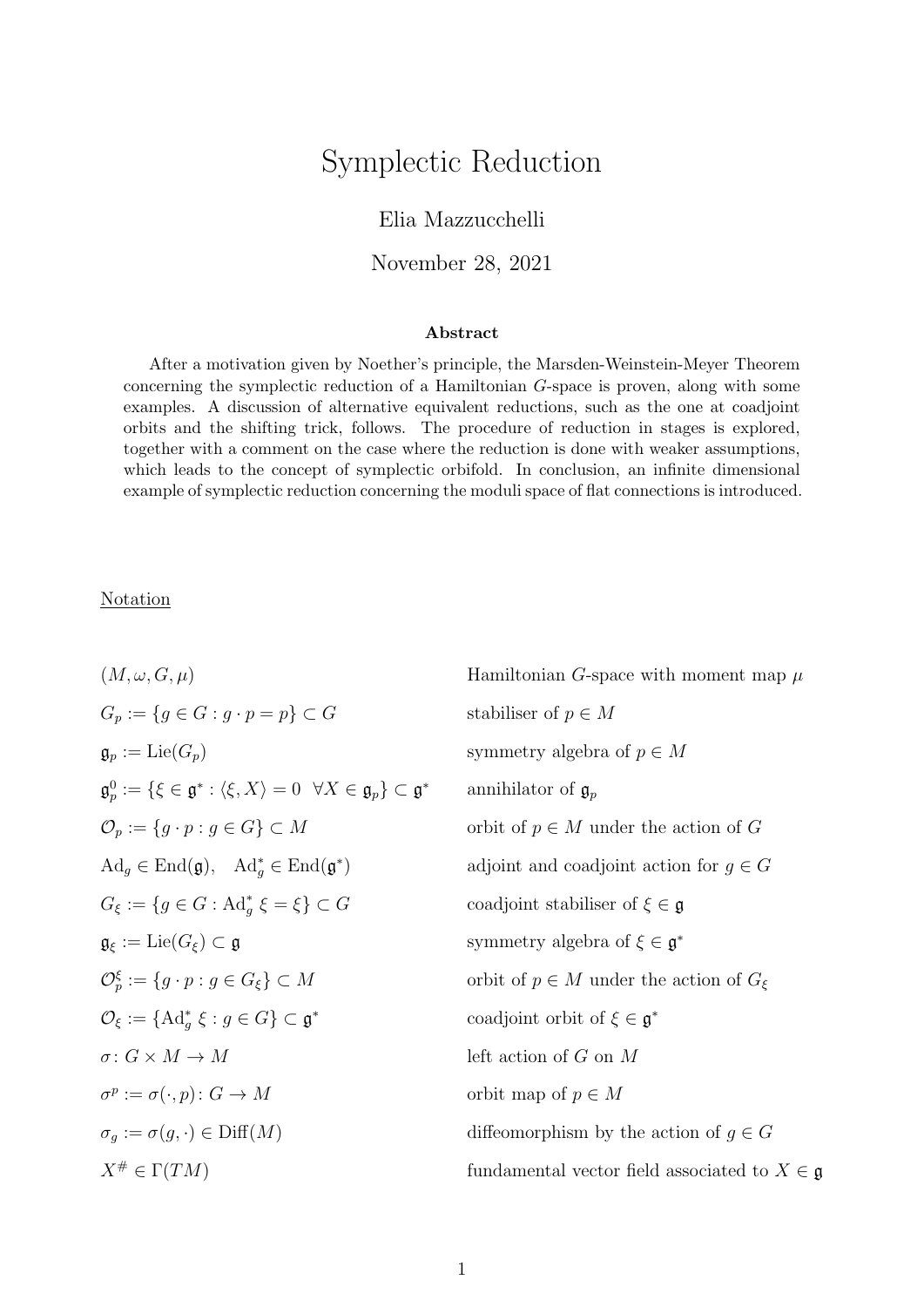### 1 Motivation: Noether's Principle

The phase space of a system of  $n$  particles is the space parametrizing the position and momenta of the particles. The mathematical model for the phase space is a symplectic manifold  $(M, \omega)$ . Classical physicists realized that, whenever there is a symmetry group  $G$  of dimension  $k$  acting on a mechanical system, then the number of degrees of freedom for the position and momenta of the particles may be reduced by 2k. Symplectic reduction formulates this feature mathematically.

Let  $(M, \omega, G, \mu)$  be a Hamiltonian G-space and assume that G is **compact and connected**.

**Definition 1.1.** Let  $f \in C^{\infty}(M)$  and denote by  $v_f$  the corresponding Hamiltonian vector field and by  $\Phi^f$  the flow of  $v_f$ . We call f an **integral of motion** of  $(M, \omega, G, \mu)$  if it is G-invariant, i.e. if  $\forall g \in G : f \circ \sigma_g = f$ . If  $\mu$  is constant on the flow trajectories of  $v_f$ , i.e. if  $\mu \circ \Phi_t^f = \mu$  then the corresponding one-parameter group of diffeomorphisms  $t \mapsto \Phi_t^f$  $_t^f$  is called a symmetry of  $(M, \omega, G, \mu)$ . The Noether principle, Theorem [1.2,](#page-1-0) asserts that there is a one-to-one correspondence between symmetries and integrals of motion.

<span id="page-1-0"></span>**Theorem 1.2.** (Noether) A function  $f \in C^{\infty}(M)$  is an integral of motion if and only if  $t \mapsto \Phi_t^f$ t is a symmetry.

*Proof.* Since G is compact and connected, exp:  $\mathfrak{g} \to G$  is surjective, hence f is G-invariant if and only if  $\forall X \in \mathfrak{g} : f \circ \sigma_{\exp(tX)} = f$ , or equivalently if  $\mathcal{L}_{X#} f = 0$ . Let  $X \in \mathfrak{g}$  and set  $\mu^X := \langle \mu, X \rangle \in C^{\infty}(M)$ . Then by Cartan's magic formula we have that

$$
\mathcal{L}_{v_f}\mu^X = i_{v_f}d\mu^X = i_{v_f}i_{X^{\#}}\omega = -i_{X^{\#}}i_{v_f}\omega = -i_{X^{\#}}df = -\mathcal{L}_{X^{\#}}f.
$$

Observe that a Hamiltonian system  $(M, \omega, H)$  with complete Hamiltonian vector field  $v_H$ of H is a Hamiltonian R-space. The R-action in this case is the action by the flow of  $v_H$ , and the moment map is H itself. An R-invariant function  $f \in C^{\infty}(M)$  is then the same as a conserved quantity, and H being constant on the integral curves of  $v_f$  is the same as  $v_f$  being an **infinitesimal symmetry**, that is,  $v_f$  is symplectic and  $\mathcal{L}_{v_f} H = v_f (H) = 0$ . If  $E \in \mathbb{R}$  is a regular value of H, then  $H^{-1}(E)/\mathbb{R}$  is a manifold of dimension dim  $M-2$  equipped with a canonical symplectic form induced by  $\omega$  and it is called the **manifold of constant energy solutions**. More generally, for any integral of motion  $f \in C^{\infty}(M)$  and  $a \in \mathbb{R}$  a regular value of f, we can consider the (dim  $M - 2$ )-dimensional manifold  $M_{red} = f^{-1}(a)/\mathbb{R}$  equipped with a canonical symplectic form  $\omega_{red}$  and Hamiltonian function  $H_{red}$  induced by  $\omega$  and H respectively, see [\[CdS01,](#page-15-0) Section 24.2] for the local construction in coordinates. Such a reduction is called a **reduced phase** space  $(M_{red}, \omega_{red})$  with reduced Hamiltonian  $H_{red}$  and it turns out that understanding the trajectories of this reduced system is equivalent to understanding the trajectories of the starting system  $(M, \omega, H)$  (note that the notation is ambiguous, since the reduction depends both on the constant of motion  $f$  and on its regular value  $a$ ). This is probably the physically motivated simplest example of the so called symplectic reduction procedure, which comes under the name of Marsden-Weinstein Theorem and will be discussed now.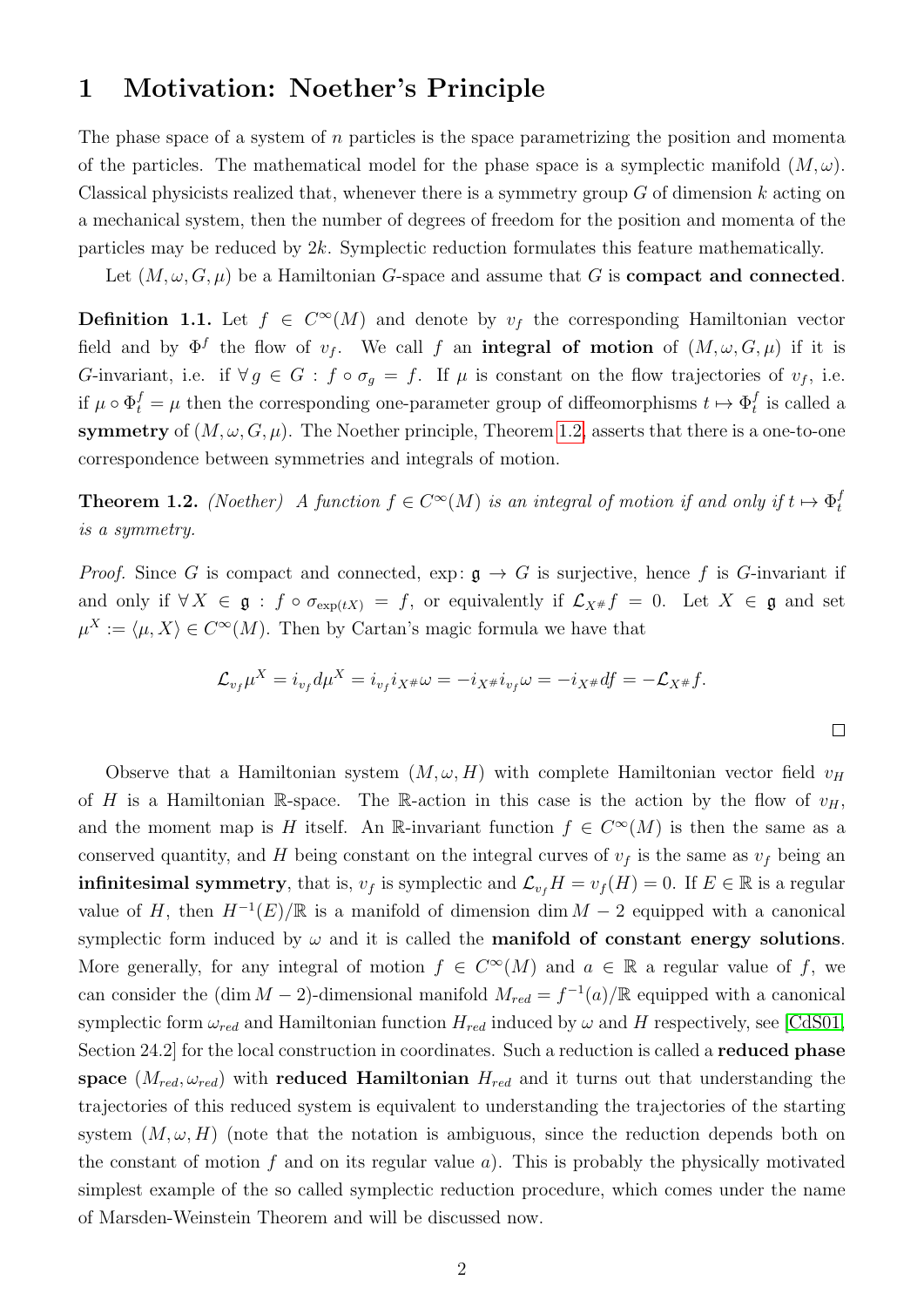### 2 The Marsden-Weinstein-Meyer Theorem

<span id="page-2-4"></span>We begin with the following simple piece of linear algebra.

**Lemma 2.1.** Let  $W \subset (V, \omega)$  be a subspace of a symplectic vector space. Then  $\omega$  induces canonical symplectic forms on the quotients  $W/(W^{\omega} \cap W)$  and  $W^{\omega}/(W^{\omega} \cap W)$ . Note that in the special case where W is coisotropic or isotropic, then the quotient is  $W/W^{\omega}$  and  $W^{\omega}/W$  respectively.

*Proof.* We consider one case, the other one is analogous recalling that  $(W^{\omega})^{\omega} = W$ . Let  $u, v \in W$ and denote the respective equivalence classes by  $[u], [v] \in \overline{W} := W/(W^{\omega} \cap W)$ . We define a bilinear form  $\overline{\omega}$  on  $\overline{W}$  by  $\overline{\omega}([u],[v]) := \omega(u,v)$ . That  $\overline{\omega}$  is a well-defined symplectic form on  $\overline{W}$ follows from the universal property of the corresponding kernel ker  $\omega|_{W\otimes W}$ , or alternatively, it is a straightforward computation.  $\Box$ 

We will need the following standard result from Differential Geometry, see [\[Mer20,](#page-15-1) Theorem 15.7] and [\[Mer20,](#page-15-1) Proposition 16.19] for a proof with the Frobenius Theorem or [\[CdS01,](#page-15-0) Theorem 23.4] for a different proof in the case where G is compact.

<span id="page-2-3"></span>Theorem 2.2. Let a Lie group G act on a manifold M freely and properly. Then the orbit space  $M/G$  admits the structure of a topological manifold of dimension dim  $M-\dim G$ . Moreover there exists a unique smooth structure on  $M/G$  such that the quotient map  $\pi \colon M \to M/G$  is a smooth submersion. Then  $\pi \colon M \to M/G$  is a principal G-bundle.

<span id="page-2-0"></span>**Definition 2.3.** An action  $\sigma$  of G on M is called **infinitesimally free at**  $p \in M$  if  $\mathfrak{g}_p = \{0\}$ and we say that it is **infinitesimally free**, if it is infinitesimally free at every point in  $M$ . We say that  $\sigma$  is **locally free at**  $p \in M$  if there exists a neighborhood U of the identity in G such that  $\sigma^p|_U$  is free, or equivalently, if  $G_p$  is a discrete subgroup of G. We say that  $\sigma$  is **locally free** if it is locally free at every point in  $M$ .

Remark 2.4. A free action is obviously locally free. The converse is not true because e.g. the action of any discrete group is locally free, but need not be globally free. The next proposition shows the equivalence between the definitions in Definition [2.3.](#page-2-0)

**Proposition 2.5.** Let  $\sigma$  be an action of G on M and let  $p \in M$ . Then  $\sigma$  is locally free at p if and only if it is infinitesimally free at p. In particular, the action is locally free if and only if it is infinitesimally free.

*Proof.* If  $\sigma$  is locally free at p, then  $\sigma_p$  is injective on a neighbourhood of  $e \in G$  and since it has constant rank, it is an immersion. Hence,  $d\sigma^p(e)$  is injective and  $\mathfrak{g}_p = \{0\}.$ 

Conversely, assume that  $\sigma$  is infinitesimally free at p. Since  $\sigma^p$  has constant rank, it has maximal rank everywhere. In particular,  $\sigma^p$  is locally injective around the identity.  $\Box$ 

From now on, we consider a Hamiltonian G-space  $(M, \omega, G, \mu)$ . The following simple Lemma has been already introduced in the first presentation of week 9.

<span id="page-2-2"></span><span id="page-2-1"></span>**Lemma 2.6.** Let  $d\mu_p$ :  $T_p M \to T_{\mu(p)} \mathfrak{g}^* \cong \mathfrak{g}^*$  denote the differential of  $\mu$  at  $p \in M$ . Then

$$
\ker d\mu_p = (T_p \mathcal{O}_p)^{\omega_p} \quad and \quad \text{im } d\mu_p = \mathfrak{g}_p^0.
$$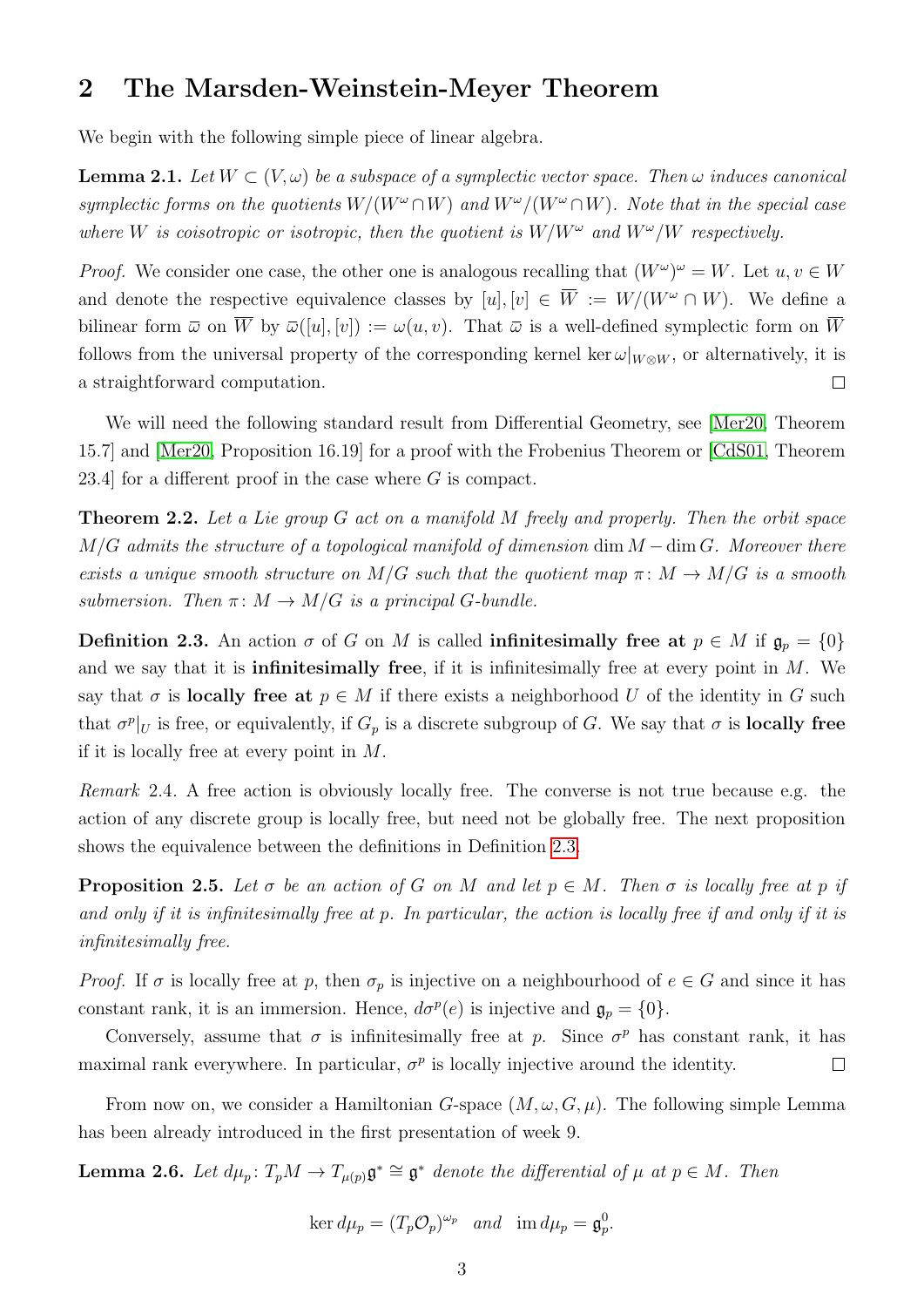**Corollary 2.7.** The action of G is locally free at p if and only if p is a regular point of  $\mu$ .

In general the action of G may not preserve the level sets of  $\mu$ . Equivariance of  $\mu$  implies that those elements of G which do preserve  $\mu^{-1}(\xi)$  are precisely those that fix  $\xi$  under the coadjoint action. So the largest possible subgroup which acts on the level  $\mu^{-1}(\xi)$  is the coadjoint stabilizer  $G_{\xi}$ . This means that we can at best remove the degenerate directions which are tangent to the orbit of  $G_{\xi}$ . Thankfully the following lemma ensures that this will be enough to recover a non-degenerate form from the pullback of  $\omega$ .

<span id="page-3-0"></span>**Lemma 2.8** (Reduction Lemma). Let  $\xi \in \mathfrak{g}^*$  be a regular value of  $\mu$  and let  $p \in \mu^{-1}(\xi)$ . Then

- 1.  $\mu^{-1}(\mathcal{O}_{\xi}) = G \cdot \mu^{-1}(\xi),$
- 2.  $\mu^{-1}(\xi) \cap \mathcal{O}_p = \mathcal{O}_p^{\xi},$
- 3.  $\mu^{-1}(\xi)$  and  $\mathcal{O}_p$  intersects cleanly, i.e.  $T_p\mu^{-1}(\xi) \cap T_p\mathcal{O}_p = T_p\mathcal{O}_p^{\xi}$  and
- 4.  $T_p \mu^{-1}(\xi) = (T_p O_p)^{\omega_p}$ .



Figure 1: The two submanifolds  $\mu^{-1}(\xi)$  and  $\mathcal{O}_p$  intersect in the orbit of the isotropy group  $\mathcal{O}_p^{\xi}$ and their tangent spaces  $T_p\mu^{-1}(\xi)$  and  $T_p\mathcal{O}_p$  are symplectic orthocomplements intersecting in the space  $T_p \mathcal{O}_p^{\xi}$ .

Proof. For claim 1 note that

$$
p \in \mu^{-1}(\mathcal{O}_{\xi}) \iff \mu(p) = \mathrm{Ad}_{g}^{*} \xi \iff \mu(g^{-1} \cdot p) = \mathrm{Ad}_{g^{-1}}^{*} \mu(p) = \xi \iff p \in G \cdot \mu^{-1}(\xi).
$$

For claim 2 note that

$$
g \cdot p \in \mu^{-1}(\xi) \iff \xi = \mu(g \cdot p) = \text{Ad}^*_g \mu(p) = \text{Ad}^*_g \xi \iff g \in G_{\xi}.
$$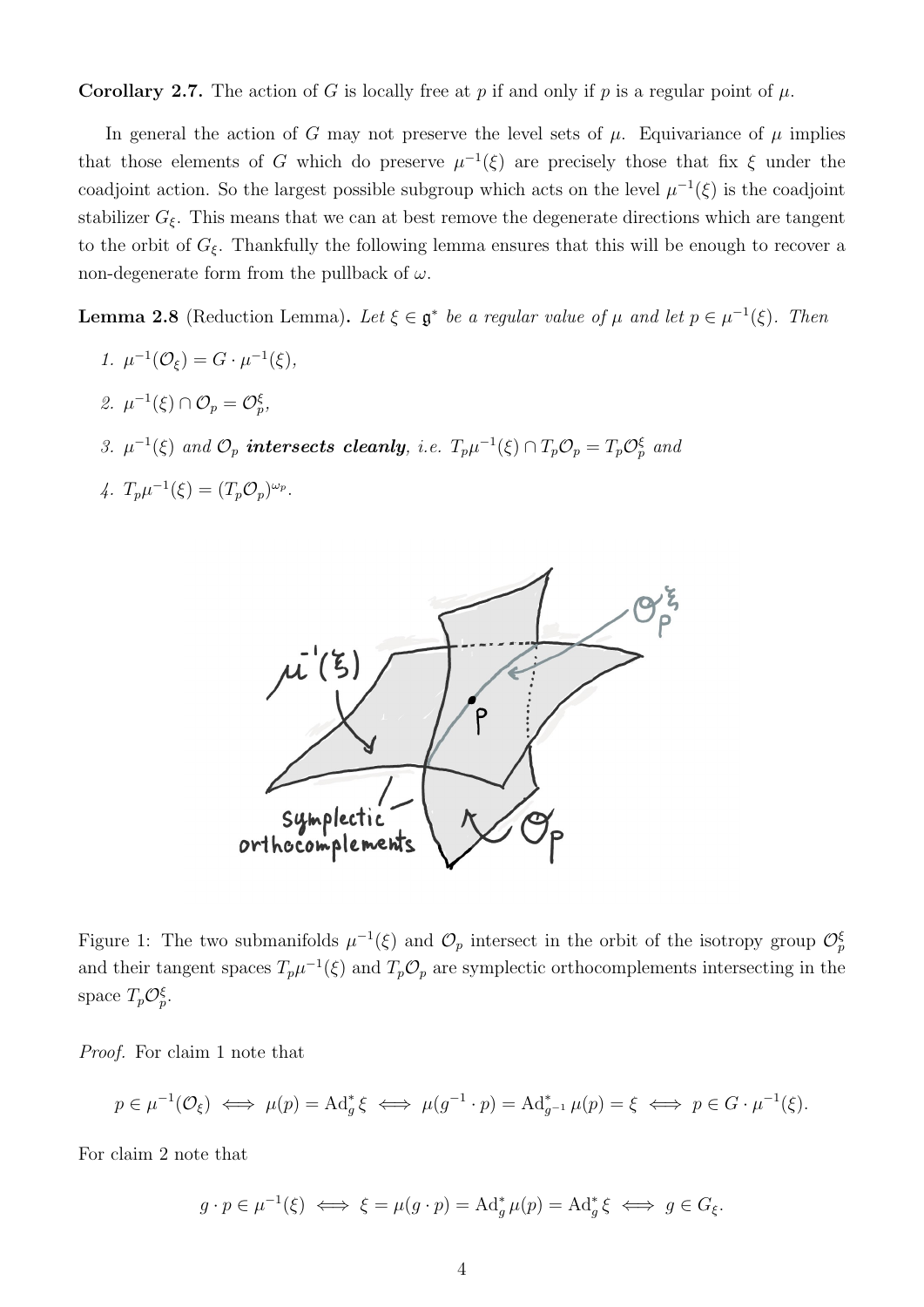For claim 3 note that if  $X \in \mathfrak{g}$  then

$$
d\mu_p(X_p^{\#}) = \frac{d}{dt}\bigg|_0 \mu(\exp(tX)\cdot p) = \frac{d}{dt}\bigg|_0 \operatorname{Ad}^*_{\exp(tX)}\mu(p) = \operatorname{ad}^*_X\xi.
$$

It follows that if  $d_p\mu_p(X_p^{\#})=0$  then  $X \in \mathfrak{g}_{\xi}$ , which implies that  $X_p^{\#} \in T_p\mathcal{O}_p^{\xi}$ . The other inclusion follows from claim 2.

Claim 4 follows from  $T_p\mu^{-1}(\xi) = \ker d\mu_p$  and Lemma [2.6.](#page-2-1)

<span id="page-4-0"></span>Assumptions 2.9. We introduce three non-equivalent assumptions for the Marsden-Weinstein-Meyer Theorem. Only **one** of the following assumptions is sufficient.

 $\Box$ 

- 1. Assume G acts freely and properly on M.
- 2. Assume  $\xi \in \mathfrak{g}^*$  is a regular value of  $\mu$  and  $G_{\xi}$  acts freely and properly on  $\mu^{-1}(\xi)$ .
- 3. Assume  $\xi = 0$  and G acts freely and properly on  $\mu^{-1}(0)$ .

By Corollary [2.7](#page-2-2) it follows that 1 implies 2. In the special case where  $\xi = 0$ , we have that  $G_{\xi} = G$ and  $0 \in \mathfrak{g}^*$  is a regular value since G acts locally freely on  $\mu^{-1}(0)$ . Note that if G is compact then the action of G and  $G_{\xi}$  are both proper. If G is abelian, then  $G_{\xi} = G$  and thus if G acts freely on  $\mu^{-1}(\xi)$ , then  $\xi$  is a regular value.

**Theorem 2.10** (Marsden-Weinstein-Meyer). Let  $(M, \omega, G, \mu)$  be a Hamiltonian G-space. Let  $\iota_{\xi} \colon \mu^{-1}(\xi) \hookrightarrow M$  be the embedding given by the inclusion. Assume that either of the Assumptions [2.9](#page-4-0) hold. Then the orbit space  $M^{\xi} := \mu^{-1}(\xi)/G_{\xi}$  is a smooth manifold and  $\pi_{\xi} : \mu^{-1}(\xi) \to M^{\xi}$  is a principal  $G_{\xi}$ -bundle. Moreover, there exists a canonical symplectic form  $\omega^{\xi}$  on  $M^{\xi}$  satisfying  $\iota_{\xi}^* \omega = \pi_{\xi}^* \omega^{\xi}.$ 

**Definition 2.11.** The symplectic manifold  $(M^{\xi}, \omega^{\xi})$  is called the **reduction of**  $(M, \omega)$  at  $\xi \in \mathfrak{g}^*$ with respect to  $G, \mu$ , or the **reduced space**, or the **symplectic quotient**, or the **Marsden-**Weinstein-Meyer quotient. Many authors attribute such names to the reduction at level  $\xi = 0$ .

*Proof.* Since  $\xi$  is assumed to be a regular value, the level  $\mu^{-1}(\xi)$  is a smooth submanifold of M of codimension dim  $G_{\xi}$  and since the action of  $G_{\xi}$  on  $\mu^{-1}(\xi)$  is free and proper, Theorem [2.2](#page-2-3) ensures that the quotient map  $\pi_{\xi} : \mu^{-1}(\xi) \to M^{\xi}$  is a principal  $G_{\xi}$ -bundle. For every  $p \in \mu^{-1}(\xi)$  we have the following short exact sequences of vector spaces:

$$
0 \longrightarrow T_p \mathcal{O}_p^{\xi} \longrightarrow T_p \mu^{-1}(\xi) \xrightarrow{d\pi_{\xi}(p)} T_{\pi_{\xi}(p)} M^{\xi} \longrightarrow 0,
$$
  

$$
0 \longrightarrow T_p \mu^{-1}(\xi) \xrightarrow{d\mu_p} T_p M \xrightarrow{d\mu_p} T_{\mu(p)} \mathfrak{g}^* \cong \mathfrak{g}^* \longrightarrow 0.
$$

By Corollary [2.7](#page-2-2) and Lemma [2.8](#page-3-0) we have that

$$
T_p\mu^{-1}(\xi) = (T_p \mathcal{O}_p)^{\omega_p} \quad \text{and} \quad T_p\mu^{-1}(\xi) \cap T_p \mathcal{O}_p = T_p \mathcal{O}_p^{\xi}.
$$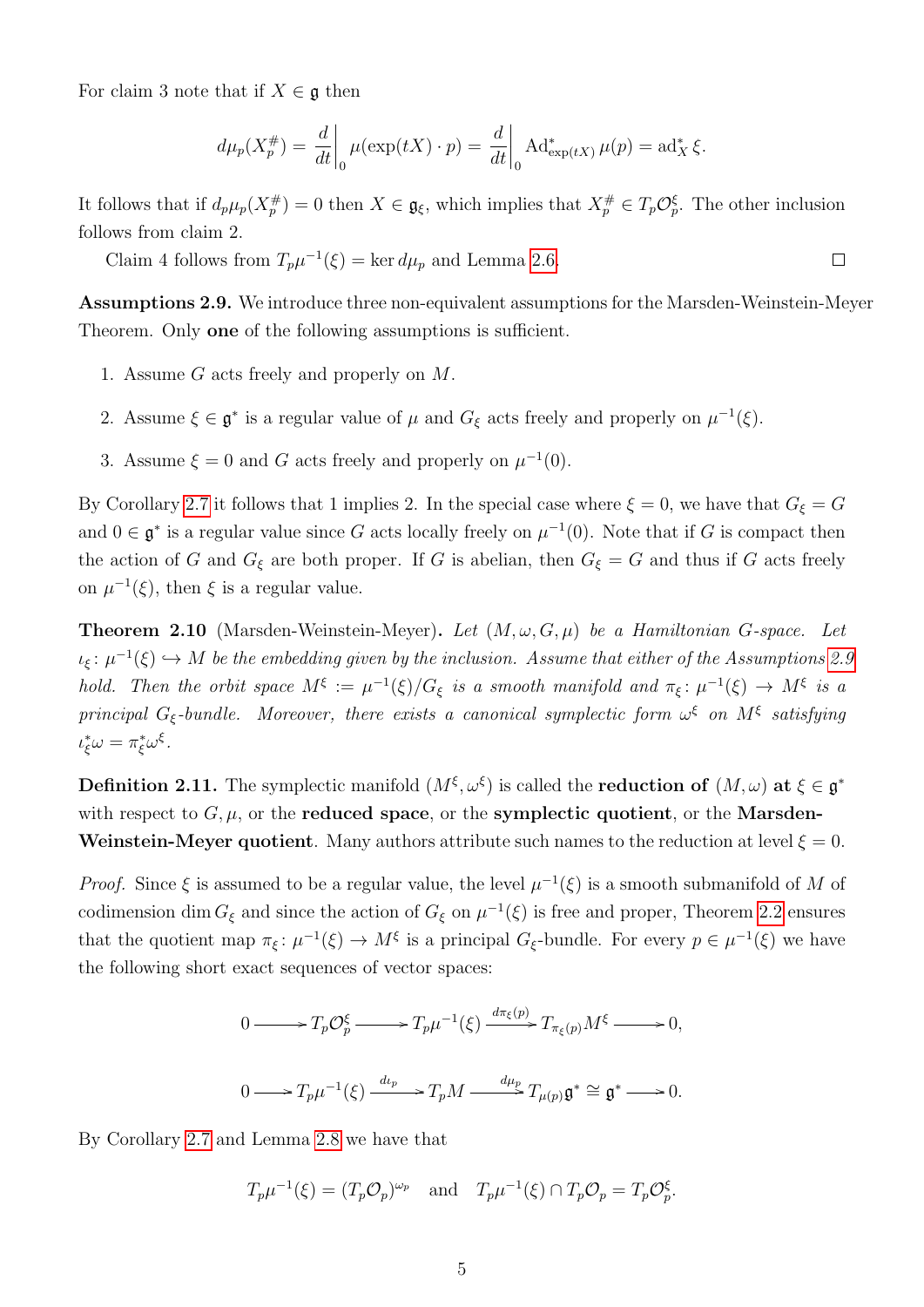Then Lemma [2.1](#page-2-4) gives a canonical symplectic form  $\omega_p^{\xi}$  on the quotient

$$
T_p \mu^{-1}(\xi) / (T_p \mathcal{O}_p \cap T_p \mu^{-1}(\xi)) = T_p \mu^{-1}(\xi) / T_p \mathcal{O}_p^{\xi} \cong T_{\pi_{\xi}(p)} M^{\xi}.
$$

By construction, see proof of Lemma [2.1,](#page-2-4) we have that  $\iota_{\xi}^* \omega = \pi_{\xi}^* \omega^{\xi}$ . Hence,

$$
\pi_{\xi}^* d\omega^{\xi} = d\pi_{\xi}^* \omega^{\xi} = d\iota_{\xi}^* \omega = \iota_{\xi}^* d\omega = 0
$$

and thus the closedness of  $\omega^{\xi}$  follows from injectivity of  $d\pi_{\xi}(p)$  restricted to  $T_{p}\mu^{-1}(\xi)/T_{p}\mathcal{O}_{p}^{\xi}$ .  $\Box$ 

<span id="page-5-0"></span>Example 2.12 (Fubini-Study). See [\[DHJvdH19,](#page-15-2) Example 6.9]. Consider the Hamiltonian U(1)-space consisting of

$$
(\mathbb{R}^{2n+2}, \omega_{st}) \cong (\mathbb{C}^{n+1}, \omega := \frac{i}{2} \sum_{j=0}^{n} dz_j \wedge d\overline{z}_j)
$$

with the diagonal U(1)-action  $e^{i\theta} \cdot (z_0, \ldots, z_n) := (e^{i\theta} z_0, \ldots, e^{i\theta} z_n)$  for  $e^{i\theta} \in S^1 \cong U(1)$  and a corresponding moment map

$$
\mu\colon \mathbb{C}^{n+1}\to \mathfrak{u}(1)\cong \mathbb{R},\ \ z\mapsto \frac{1}{2}\|z\|^2.
$$

Then  $\mu^{-1}(\frac{1}{2})$  $\frac{1}{2}$  =  $S^{2n+1}$   $\subset \mathbb{C}^{n+1}$  and the symplectic quotient is the projective space  $M^{\frac{1}{2}}$  =  $S^{2n+1}/U(1) = \mathbb{C}P^n$  equipped with the **Fubini-Study** symplectic form  $\omega^{\frac{1}{2}} = \omega_{FS}$ , see second presentation of week 9. One can see this by considering the the vector field associated to the action which is

$$
\partial_{\theta} = i \sum_{j=0}^{n} z_j \partial_{z_j} - \overline{z}_j \overline{\partial}_{z_j}
$$

and noticing that the 2-form  $d\mu \wedge d\theta - \omega$  is a closed U(1)-invariant horizontal form on the principal  $U(1)$ -bundle

$$
\pi := \pi_{\frac{1}{2}} \colon S^{2n+1} \to \mathbb{C}P^n
$$

and we can therefore push it forward to a 2-form  $\omega_{FS}$  on  $\mathbb{C}P^n$  through  $\pi$ . Then,  $\omega_{FS}$  is closed and symplectic since by definition we have that  $i_{\pi *X}\omega_{FS} = i_X(d\mu \wedge d\theta - \omega)$  and the latter vanishes if and only if  $X \in \Gamma(TS^{2n+1})$  is a multiple of  $\partial_{\theta}$ , in which case  $\pi_*X = 0$ . One could take this as the definition of  $\omega_{FS}$ , or alternatively, one can compute the expression in local coordinates of  $\pi^*\omega_{FS}$ to see that this is indeed the Fubini-Study form we introduced earlier in the seminar.

**Example 2.13** (Grassmannians). Consider the right multiplication action of  $U(k)$  on the space  $\mathbb{C}^{n\times k}$  of complex  $n \times k$ -matrices with the standard symplectic structure defined as in the example above. Identifying the Lie algebra  $\mathfrak{u}(k)$  with its dual via the inner product  $(A, B) := \text{tr}(A^*B)$ , the moment map of the action is given by

$$
\mu\colon \mathbb{C}^{n\times k}\to \mathfrak{u}(k),\ \ A\mapsto \frac{1}{2i}AA^*.
$$

Then  $\mu^{-1}(\frac{1}{2n})$  $\frac{1}{2i}$ ) is the space of unitary k-frames  $A \in \mathbb{C}^{n \times k}$  with  $AA^* = 1$  and the reduction  $\mu^{-1}(\frac{1}{2})$  $\frac{1}{2i}$ )/U(k) = G(k, n) is the **Grassmannian**.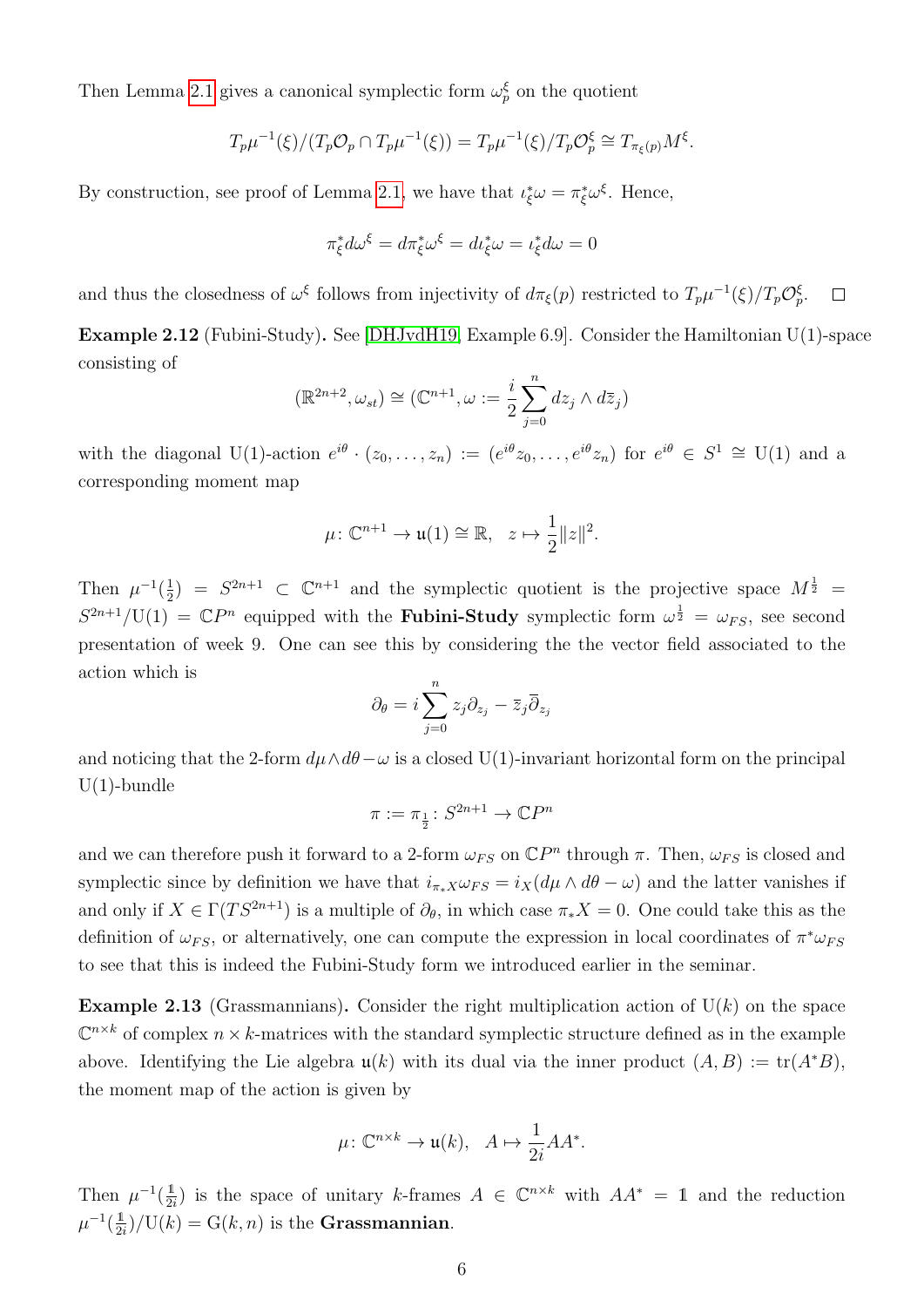#### 3 Reduction at Coadjoint Orbits and the Shifting Trick

Let  $(M, \omega, G, \mu)$  be a Hamiltonian G-space. Equivariance of the moment map led us to consider the action of the coadjoint stabilizer on a regular level instead of the action of the entire group G. On the other hand, it follows from the equivariance of  $\mu$  that we can consider an action of the entire group G if we are willing to enlarge the level  $\xi$  to the preimage of its entire coadjoint orbit  $\mathcal{O}_{\xi}$ . The following Lemma shows us that Assumptions [2.9](#page-4-0) are enough to ensure that the action of G on  $\mu^{-1}(\mathcal{O}_\xi)$  defines a principal G-bundle  $\pi_{\mathcal{O}_\xi} \colon \mu^{-1}(\mathcal{O}_\xi) \to M^{\mathcal{O}_\xi}$ , see [\[DHJvdH19,](#page-15-2) Lemma 6.15].

**Lemma 3.1.** If the coadjoint orbit  $\mathcal{O}_{\xi}$  contains a regular value of  $\mu$ , then every point in  $\mathcal{O}_{\xi}$  is a regular value of  $\mu$ . In this case, the moment map is transverse and regular to  $\mathcal{O}_{\xi}$  and hence  $\mu^{-1}(\mathcal{O}_\xi)$  is a smooth submanifold of M of codimension equal to the codimension of  $G_\xi$  in  $G$ .

*Proof.* Assume that  $\xi \in \mathcal{O}_{\xi}$  is a regular value of  $\mu$ , then by Corollary [2.7](#page-2-2) it follows that  $G_p \subset G$ is discrete for every  $p \in \mu^{-1}(\xi)$ . Let  $\eta \in \mathcal{O}_{\xi}$  and  $g \in G$  such that  $\eta = \mathrm{Ad}^*_{g} \xi$ . Then for every  $q \in \mu^{-1}(\eta)$  we have that  $G_q$  is conjugate to  $G_{g^{-1} \cdot p}$  which is discrete. Therefore, also  $G_q$  is discrete and thus its Lie algebra is trivial in  $\mathfrak{g}$ . By Lemma [2.6](#page-2-1) it follows that  $d\mu_q$  is surjective.  $\Box$ 

**Lemma 3.2.** The action of  $G_{\xi}$  on  $\mu^{-1}(\xi)$  is free if and only if the action of G on  $\mu^{-1}(\mathcal{O}_{\xi})$  is free. *Proof.* Given  $p \in \mu^{-1}(\mathcal{O}_{\xi})$  let  $\eta = \mu(p)$  and  $g \in G$  such that  $\eta = \mathrm{Ad}^*_{g} \xi$ . Then for  $h \in G_p$  we have that

$$
\eta = \mu(p) = \mu(h \cdot p) = \mathrm{Ad}_h^* \eta \implies h \in G_\eta = g \, G_\xi \, g^{-1},
$$

so we can write  $h = gh_0g^{-1}$  for some  $h_0 \in G_{\xi}$  which must fix  $g^{-1} \cdot p$ . Now from the equivariance of  $\mu$  we see that  $g^{-1} \cdot p \in \mu^{-1}(\xi)$  and because the action of  $G_{\xi}$  was assumed to be free it follows that  $h_0$  and therefore also h must be the identity in G. The other direction is clear.  $\Box$ 

Under Assumptions [2.9,](#page-4-0) the action of  $G$  on the preimage of the coadjoint orbit defines a principal G-bundle which we denote by  $\pi_{\mathcal{O}_\xi} \colon \mu^{-1}(\mathcal{O}_\xi) \to M^{\mathcal{O}_\xi}$  with the inclusion  $\iota_{\mathcal{O}_\xi} \colon \mu^{-1}(\mathcal{O}_\xi) \to M$ . We might hope that we can push  $\iota_{\mathcal{O}_{\xi}}^{*}\omega$  forward to a symplectic form on  $M^{\mathcal{O}_{\xi}}$ ; however, this is not the case since it fails to vanish on the vertical bundle, see [\[DHJvdH19,](#page-15-2) p.38]. Instead, there exists a unique canonical symplectic form  $\omega^{\mathcal{O}_{\xi}}$  on  $M^{\mathcal{O}_{\xi}}$  satisfying

$$
\pi_{\mathcal{O}_{\xi}}^* \omega^{\mathcal{O}_{\xi}} = \iota_{\mathcal{O}_{\xi}}^* (\omega - \mu^* \omega^{KKS}),
$$

where  $\omega^{KKS} \in \Omega^2(\mathfrak{g}^*)$  is the so called Kostant-Kirillov symplectic form or the Lie-Poisson symplectic form and is defined by the equation  $\omega_{\eta}^{KKS}(\mathrm{ad}_X^*\eta,\mathrm{ad}_Y^*\eta) := \eta([X,Y])$  for every  $X, Y \in \mathfrak{g}$ . We then denote by  $(M^{\mathcal{O}_{\xi}}, \omega^{\mathcal{O}_{\xi}})$  the so obtained symplectic reduction. Note that there is a natural diffeomorphism  $M^{\mathcal{O}_{\xi}} \cong M^{\xi}$ .

We now look at an alternative construction. Consider  $M \times \mathcal{O}_{\xi}$  equipped with the symplectic form  $\omega \oplus (-\omega^{KKS})$  so that the component-wise action of G is Hamiltonian with moment map  $\nu(p,\eta) := \mu(p) - \eta$ . Then  $\nu^{-1}(0)$  is equivariantly diffeomorphic to  $\mu^{-1}(\mathcal{O}_{\xi})$  and we refer to ν as the **shifted moment map** since it is effectively shifting  $\mu$  so that it vanishes on  $\mu^{-1}(\mathcal{O}_{\xi})$ . Assumptions [2.9](#page-4-0) are sufficient to form the symplectic quotient at the zero level of  $\nu$  as the following Lemma shows, see [\[DHJvdH19,](#page-15-2) Lemma Lemma 6.17].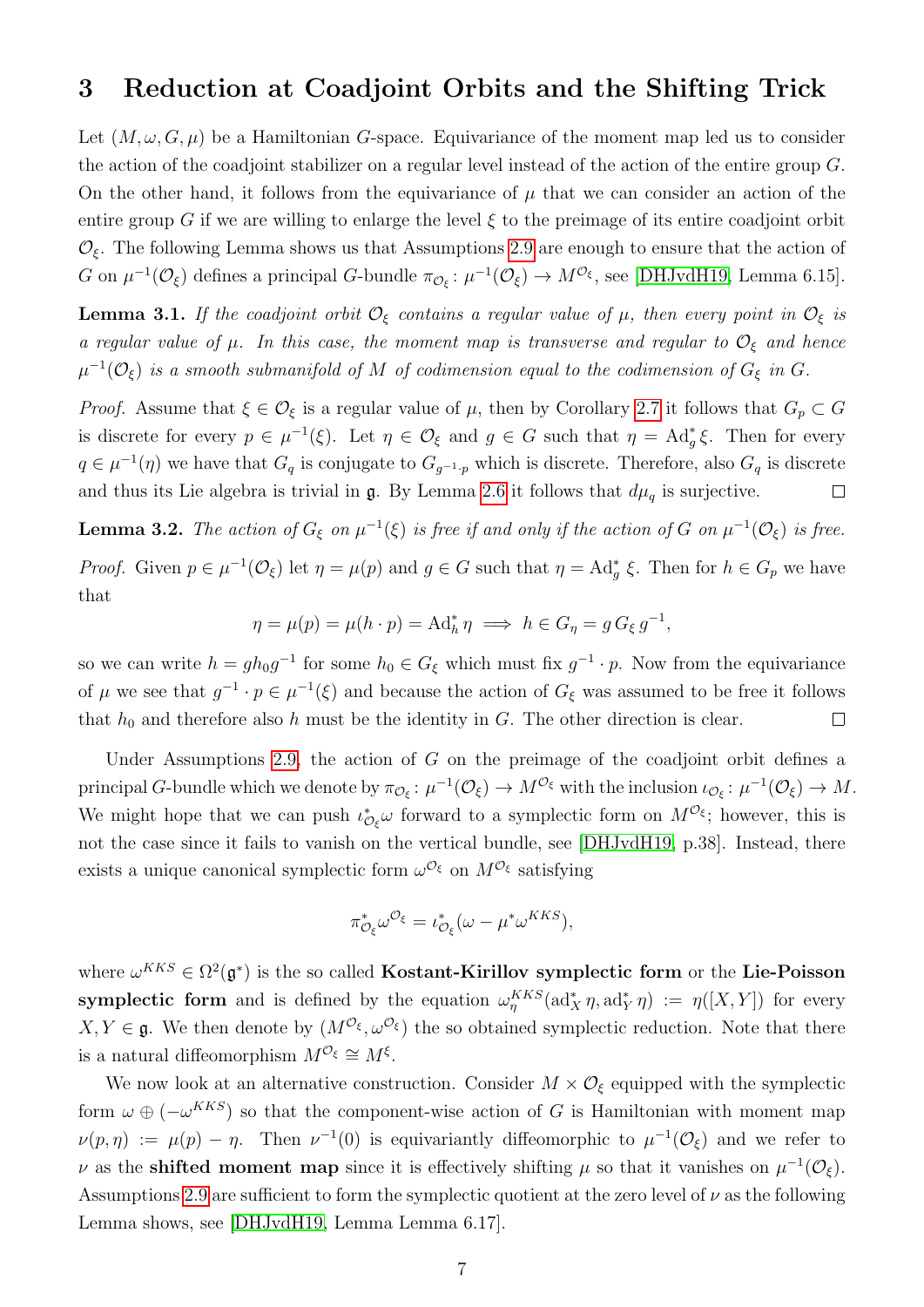**Lemma 3.3.** (Shifting Trick) If  $\xi \in \mathfrak{g}^*$  is a regular value of  $\mu$  and  $G_{\xi}$  acts freely and properly on  $\mu^{-1}(\xi)$ , then zero is a regular value of  $\nu$  and G acts freely and properly on  $\nu^{-1}(0)$ .

*Proof.* If  $G_{\xi}$  acts freely on  $\mu^{-1}(\xi)$ , then  $G_{\eta}$  acts freely on  $\mu^{-1}(\eta)$  for every  $\eta \in \mathcal{O}_{\xi}$  since the stabilizers are conjugate. Let  $p \in \nu^{-1}(0)$  and  $g \in G_{(p,\eta)}$ , then

$$
(g \cdot p, \mathrm{Ad}_g^* \eta) = g \cdot (p, \eta) = p = (p, \eta).
$$

It follows that  $g \in G_\eta$  and hence  $g = e$ . We conclude that G acts freely on  $\nu^{-1}(0)$  and thus zero is a regular value of  $\nu$  by Corollary [2.7.](#page-2-2)  $\Box$ 

It follows that under Assumptions [2.9,](#page-4-0) we have three candidates for a symplectic quotient and following result ensures that these are all naturally isomorphic to each other, see [\[DHJvdH19,](#page-15-2) Proposition 6.18].

Proposition 3.4. There are canonical symplectomorphisms

$$
(M^{\xi}, \omega^{\xi}) \cong (M^{\mathcal{O}_{\xi}}, \omega^{\mathcal{O}_{\xi}}) \cong ((M \times \mathcal{O}_{\xi})^0, \nu^0).
$$

Corollary 3.5. For any two points  $\xi$  and  $\eta$  in the same coadjoint orbit, there is a natural symplectomorphism

$$
(M^{\xi}, \omega^{\xi}) \cong (M^{\eta}, \omega^{\eta}).
$$

Remark 3.6. Whenever we can form the symplectic quotient  $M^{\xi}$ , we may choose instead to work with the symplectic quotient at the zero level of the shifted moment map  $\nu$ . We may always assume that our symplectic quotients are formed at the zero level of the moment map, and in particular that they are G-orbit spaces. Unless specified otherwise, the symplectic quotients in the rest of the notes are assumed to be taken at the zero level of the given moment map.

**Example 3.7.** In the same setting of Example [2.12,](#page-5-0) if we reduce at another level  $\xi > 0$  then we obtain as a reduced space the same smooth manifold  $\mu^{-1}(\xi)/S^1 \cong \mathbb{C}P^n$  but the symplectic form is scaled.

**Example 3.8.** Consider the action of a Lie group G on its cotangent bundle  $T^*G$  which is induced by the right translations  $R_{g^{-1}}$ . That is, the corresponding symplectomorphism  $\sigma_g \in \text{Diff}(T^*G)$ is given by  $\sigma_g(h,\eta) = (R_{g^{-1}}(h), dR_g(hg^{-1})^*\eta)$ , where  $dR_g(hg^{-1})^*$ :  $T_h^*G \to T_{hg^{-1}}^*G$  denotes the adjoint map of  $dR_g(hg^{-1})$ . For every  $X \in \mathfrak{g}$  the 1-parameter group  $\Phi^X : t \mapsto R_{\exp(-tX)}$  of diffeomorphisms of G is generated by the vector field  $X^{\#}(h) = dL_h(e)X$ , and the flow  $t \mapsto \sigma_{\exp(t\xi)}$ is generated by the Hamiltonian function

$$
H_X(h, \eta) = -\eta(X^{\#}(h)) = -(dL_h(e)^*\eta)(X).
$$

One can check that  $H_X = i_{X} * \lambda_{can}$ , where  $\lambda_{can}$  is the canonical Liouville form on  $T^*G$ , and that  $\sigma_g^* \lambda_{can} = \lambda_{can}$ . Hence it follows that the action is Hamiltonian. One can check that a corresponding moment map is

$$
\mu\colon T^*G\to \mathfrak{g}^*,\ \ (h,\eta)\mapsto -dL_h^*\eta.
$$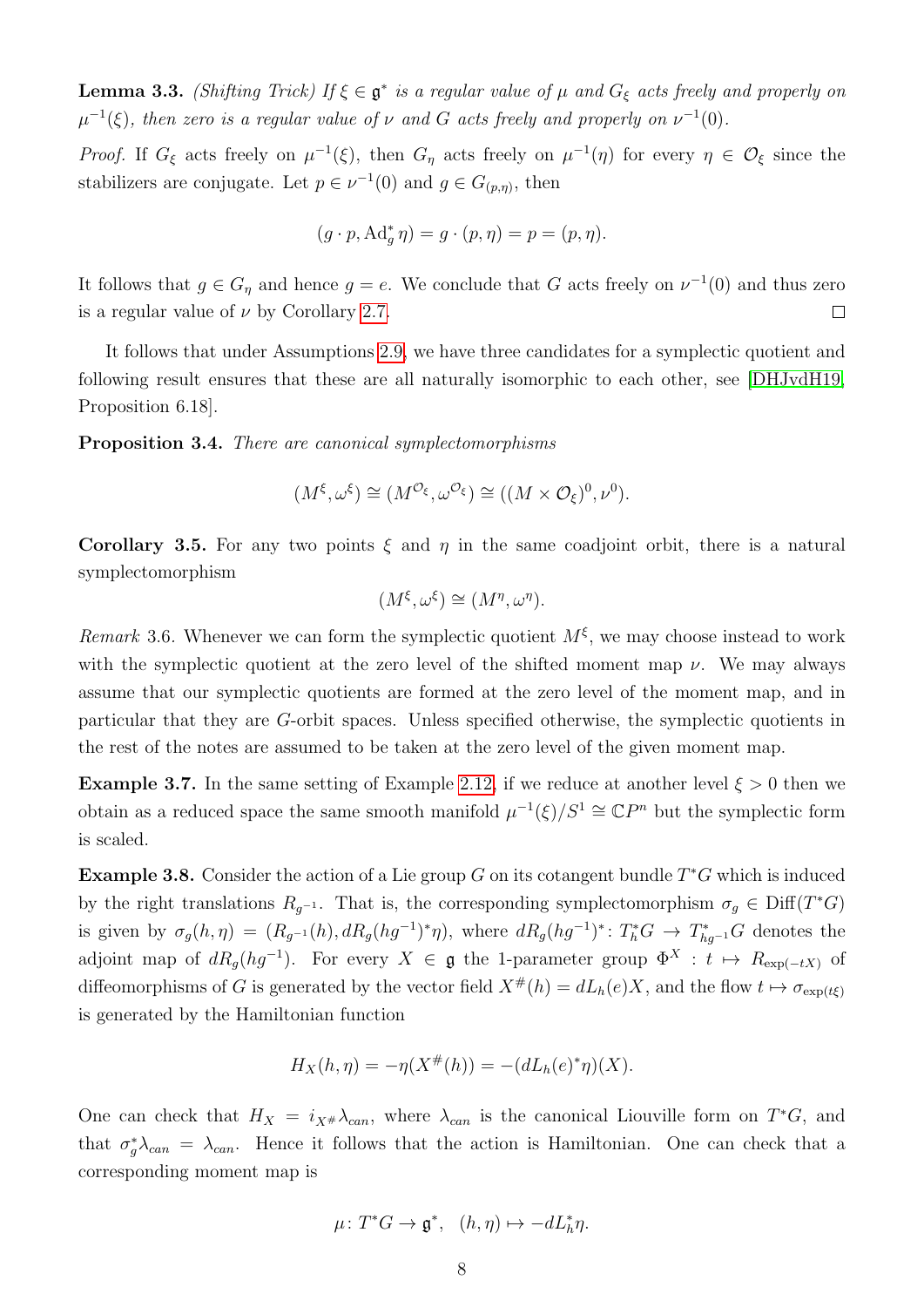It is easier to understand this action if we trivialize the bundle  $T^*G$ . The above formulas suggest that we should identify the cotangent space  $T_h^*G$  with  $\mathfrak{g}^*$  by means of the left invariant forms on G. In other words, we shall use the diffeomorphism

$$
T^*G \to G \times \mathfrak{g}^*, \ \ (h,\eta) \mapsto dL_h(e)^*\eta.
$$

Then the action of G on  $G \times \mathfrak{g}^*$  is given by  $\sigma_g = (R_{g^{-1}} , \text{Ad}^*_{g^{-1}})$  and is generated by the Hamiltonian functions

$$
H_X\colon G\times\mathfrak{g}^*\to\mathbb{R},\ \ (h,\xi)\mapsto -\xi(X).
$$

Hence the moment map  $\mu: G \times \mathfrak{g}^* \to \mathfrak{g}^*$  is just minus the projection onto the second component. Then for every  $\xi \in \mathfrak{g}^*$  the level set at the coadjoint orbit is  $\mu^{-1}(\mathcal{O}_{\xi}) \cong G \times \mathcal{O}_{\xi}$  and G acts freely and properly on it. Thus the symplectic reduction is given by  $\mathcal{O}_{\xi}$  and one can check that the corresponding reduced symplectic form is the Kostant-Kirillov form  $\omega^{KKS}$ , see above.

# 4 Reduction in Stages

Let  $(M, \omega, G, \mu_G)$  be a Hamiltonian G-space and let  $H \subset G$  be a **normal Lie subgroup**. Then there is an induced Hamiltonian action of H on M with moment map  $\mu$ <sub>H</sub> given by composing the projection  $\mathfrak{g}^* \to \mathfrak{h}^* \subset \mathfrak{g}^*$  with  $\mu_G$ . If we form the symplectic quotient at a regular level of  $\mu$ <sub>H</sub>, it may carry some residual symmetry from the original G-action. Denoting the inclusion by  $j: H \to G$  we have that  $\mu_H = J^* \circ \mu_G$ , where  $J := dj(e): \mathfrak{h} \to \mathfrak{g}$  and  $J^*: \mathfrak{g}^* \to \mathfrak{h}^*$  denotes the adjoint of J. Assume that H acts freely and properly on  $\mu_H^{-1}(0)$ . Then we can form the symplectic quotient  $\mu_H^{-1}(0)/H$  which we denote by  $(M^H, \omega^H)$ . Under the identification  $\mathfrak{h} \cong J(\mathfrak{h}) \subset \mathfrak{g}$  we have that ker  $J^* = \mathfrak{h}^0 \subset \mathfrak{g}^*$ , where  $\mathfrak{h}^0$  denotes the annihilator of  $\mathfrak{h}$ . Since H is invariant under the conjugation action of G it follows that  $\mathfrak h$  is invariant under the adjoint action of G. Hence G preserves  $\mathfrak{h}^0$  and therefore also the zero level set of  $\mu_H$  since

$$
\mu_H^{-1}(0) = \mu_G^{-1}(\ker J^*) = \mu_G^{-1}(\mathfrak{h}^0).
$$

Normality of  $H$  implies furthermore that  $G$  preserves the  $H$ -orbits and therefore acts on the orbit space  $M^H$  in such a way that  $\pi_H: \mu_H^{-1}(0) \to M^H$  is equivariant. Finally, this action on  $M^H$  clearly reduces to an action of the quotient group  $G/H$  which is Hamiltonian by the following result, see [\[DHJvdH19,](#page-15-2) Proposition 6.21].

**Proposition 4.1.** Let  $\iota_H: \mu_H^{-1}(0) \hookrightarrow M$  denote the inclusion. There is a natural Hamiltonian action of the quotient group  $G/H$  on  $M^H$  with moment map  $\mu_{G/H}$  satisfying

$$
P^* \circ (\pi_H^* \mu_{G/H}) = \iota_H^* \mu_G,
$$

where  $P^*: (\mathfrak{g}/\mathfrak{h})^* \to \mathfrak{g}^*$  denotes the adjoint of the quotient map  $P: \mathfrak{g} \to \mathfrak{g}/\mathfrak{h}$  which is the derivative at the identity  $P := dp(e)$  of the quotient map  $p: G \to G/H$ .

Reduction by a normal subgroup is simplified in the case of a product group  $G = G_1 \times G_2$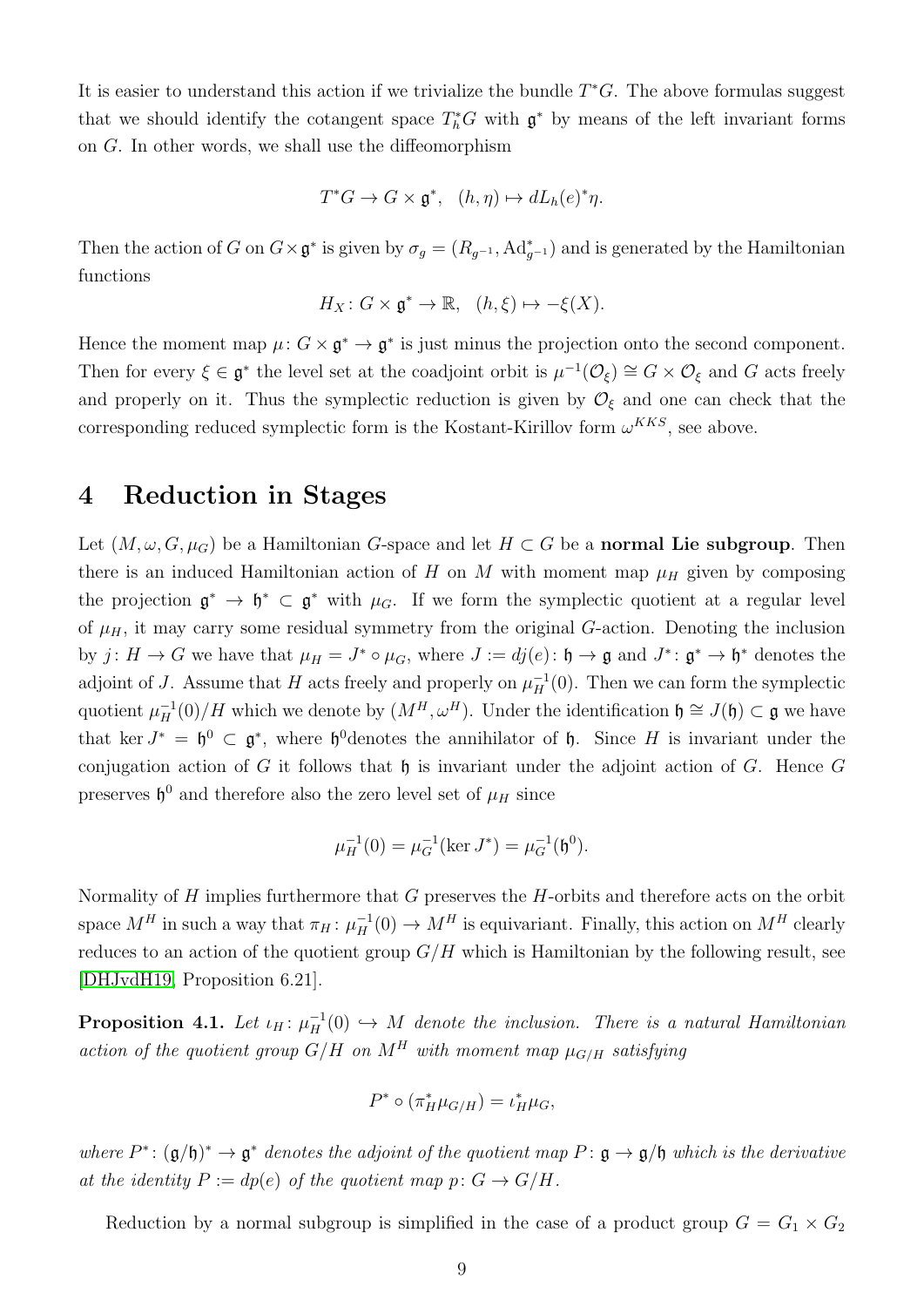with  $H = G_1$ . In this situation, the reduced moment map is essentially the moment map for the action of the  $G_2$  component, see [\[DHJvdH19,](#page-15-2) Corollary 6.23].

<span id="page-9-0"></span>Corollary 4.2. Let  $(M, \omega, G = G_1 \times G_2, \mu = (\mu_1, \mu_2))$  be a Hamiltonian G-space and denote by  $M_1$  the reduction of  $(M, \omega)$  at zero with respect to  $G_1, \mu_1$ . Then the moment map  $\mu_{G/G_1}$  for the action of  $G/G_1 \cong G_2$  on  $M_1$  satisfies

$$
\pi_1^* \mu_{G/G_1} = \iota_{G_1}^* \mu_2,
$$

where  $\pi_1: \mu_1^{-1}(0) \to M_1$  is the  $G_1$ -bundle map and  $\iota_1: \mu_1^{-1}(0) \to M$  is the inclusion.

Going back to the more general case, if G acts freely and properly on  $\mu_G^{-1}(0)$  and H acts freely and properly on  $\mu_H^{-1}(0)$ , then  $G/H$  acts freely and properly on  $\mu_{G/H}^{-1}(0)$  and we can form the reduction  $(M^H)^{G/H} := \mu_{G/H}^{-1}(0)/(G/H)$ . This space is diffeomorphic to the reduction  $M^G :=$  $\mu_G^{-1}(0)/G$  and we should hope that the symplectic structures  $(\omega^H)^{G/H}$  and  $\omega^G$  are also isomorphic. The following result ensures this and effectively allows us to perform symplectic reduction in multiple stages given a tower of normal subgroups, see [\[DHJvdH19,](#page-15-2) Theorem 6.24]. Such operation is usually called reduction in stages and it is of particular relevance in the reduction of toric actions, since tori are products of circles.

Theorem 4.3 (Reduction in Stages). There is a natural symplectomorphism

$$
((M^H)^{G/H}, (\omega^H)^{G/H}) \cong (M^G, \omega^G).
$$

**Corollary 4.4.** Let  $(M, \omega, G = G_1 \times G_2, \mu = (\mu_1, \mu_2))$  be a Hamiltonian G-space and denote by  $M_1$  the reduction of  $(M, \omega)$  at zero with respect to  $G_1, \mu_1$  as in Corollary [4.2.](#page-9-0) Then there is a canonical symplectomorphism

$$
M_1/G_2 \cong M^0 := \mu^{-1}(0)/G.
$$

**Example 4.5.** In the same setting of Example [2.12,](#page-5-0) let  $\mathbb{T}^{n+1}$  also act on  $(\mathbb{C}^{n+1}, \omega)$  by diagonal multiplication. This new Hamiltonian action commutes with the  $U(1)$ -action and hence it descends to the reduced space  $\mathbb{C}P^n$ . The reduced moment map is given by

$$
\mathbb{C}P^n \to \mathbb{R}^{n+1}, \ \ [z_0:z_1:\ldots:z_n] \mapsto \frac{1}{2}(|z_0|^2,|z_1|^2,\ldots,|z_n|^2).
$$

where we choose  $(z_0, z_1, \ldots, z_n) \in \mu^{-1}(\frac{1}{2})$  $(\frac{1}{2})$ .

### 5 Orbifolds

We now see that if we drop the assumption on  $G_{\xi}$  of acting freely on the level set  $\mu^{-1}(\xi)$ , then the reduced quotient may have singularities. However, if the level  $\xi$  is a regular value of  $\mu$ , we know that then the action of G on  $\mu^{-1}(\xi)$  is at least locally free, see Corollary [2.7.](#page-2-2) In this case, it turns out that the reduction  $\mu^{-1}(\xi)/G$  is modelled on a Euclidean space quotiented by the action of a finite group, that is, it has an orbifold structure, see [\[Sat56\]](#page-15-3) for an introduction to orbifolds. For this discussion we focus our attention to the case of tori.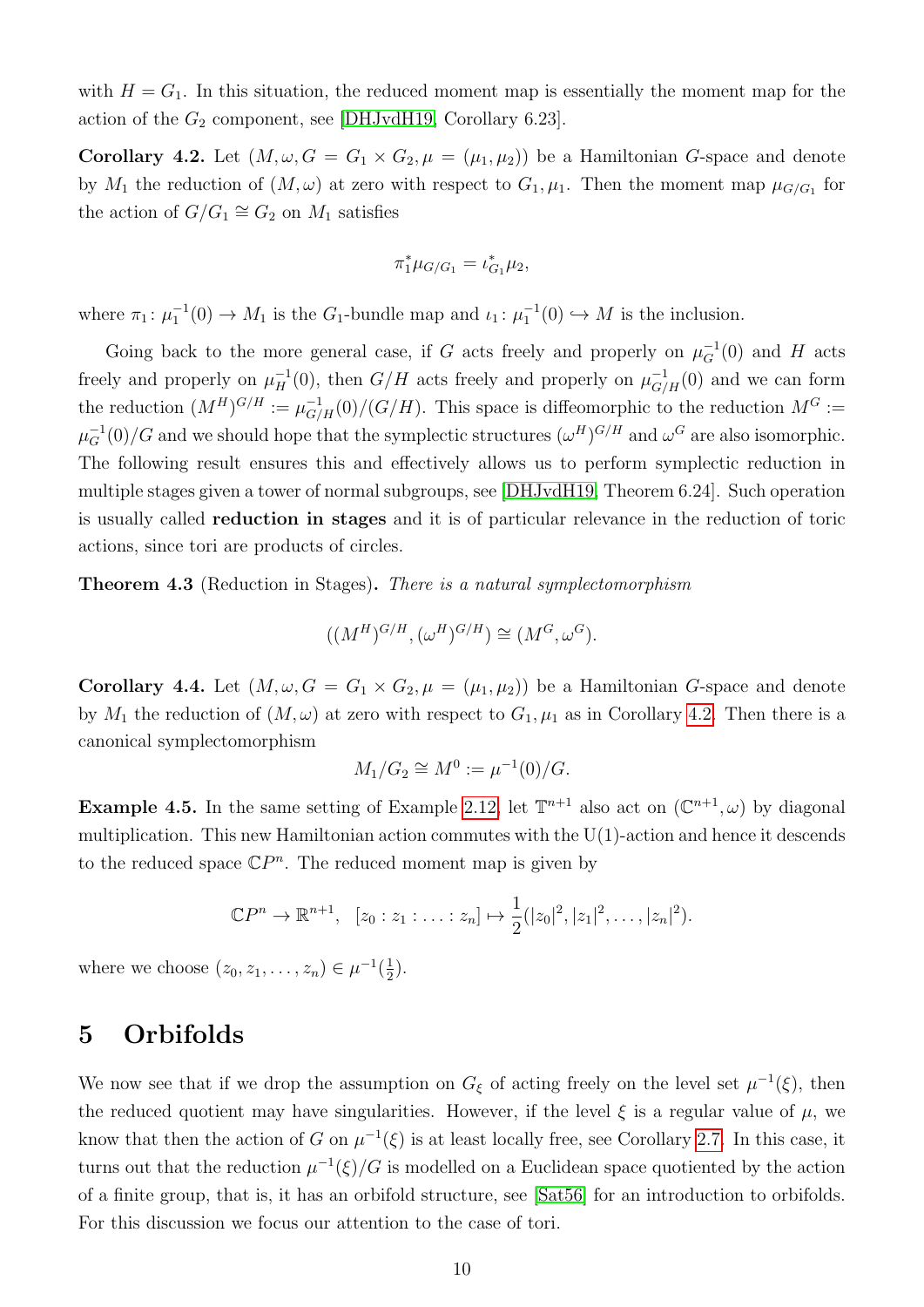Let  $(M, \omega, G, \mu)$  be a Hamiltonian G-space. Assume now that G is **connected, compact and** abelian and hence an *n*-torus. Note that since G is compact, every orbit  $\mathcal{O}_p$  is embedded in M. Let then  $S \subset M$  be a submanifold containing p and transverse to  $\mathcal{O}_p$  at p, such S is called a **slice** for  $\mathcal{O}_p$  at p. Choose a slice chart for  $\mathcal{O}_p$  in M, that is, coordinates  $x = (x^1, \ldots, x^m) : U \to \mathbb{R}^m$ centered at p such that

$$
\mathcal{O}_p : x^1 = \ldots = x^n = 0
$$
 and  $S : x^{n+1} = \ldots = x^m = 0$ ,  $m = \dim M$ .

Assume that  $S \subset U$  and denote by  $S_{\varepsilon} := x^{-1}(x(S) \cap B_{\varepsilon}(0))$ , where  $B_{\varepsilon}(0) \subset \mathbb{R}^m$  is the Euclidean ball. The following result can be found in [\[CdS01,](#page-15-0) Theorem 23.5].

<span id="page-10-0"></span>**Theorem 5.1.** (Slice Theorem) Let G be a compact Lie group acting on a manifold M such that G acts locally freely at  $p \in M$ . Then, for sufficiently small  $\varepsilon > 0$  the map  $\sigma: G \times S_{\varepsilon} \to M$ ,  $(g, p) \mapsto g \cdot p$ is an embedding of  $G \times S_{\varepsilon}$  onto a G-invariant neighbourhood  $\mathcal U$  of  $\mathcal O_p$ .



Figure 2: If the action is locally free at  $p \in M$ , then the orbit of a small disk  $S_{\varepsilon}$  in a slice S for  $\mathcal{O}_p$  in M gives a G-invariant tubular neighbourhood of the orbit  $\mathcal{O}_p$ .

In the setting above, for  $\xi \in \mathfrak{g}^*$  we have that  $G_{\xi} = G$  and if  $\xi$  is a regular value of  $\mu$  (note that the set of singular values has measure zero in  $\mathfrak{g}^*$  by Sard's Theorem) then  $\mu^{-1}(\xi) \subset M$  is a submanifold of codimension n. Note that since  $\xi$  is a regular value, by Corollary [2.7](#page-2-2) we have that G acts locally freely on  $\mu^{-1}(\xi)$  and since G is compact, for every  $p \in \mu^{-1}(\xi)$  the discrete subgroup  $G_p$  is actually finite. Moreover, by Theorem [5.1](#page-10-0) it follows that  $\mu^{-1}(\xi)/G$  is modeled on  $S_{\varepsilon}/G_p$ , where  $S_{\varepsilon}$  is a  $G_p$ -invariant disk in  $\mu^{-1}(\xi)$  through p and transverse to  $\mathcal{O}_p$ . Hence, locally  $\mu^{-1}(\xi)/G$ looks like the quotient of  $\mathbb{R}^{m-n}$  by a finite group, that is,  $\mu^{-1}(\xi)/G$  is an **orbifold**. Note that the reason of this is that we did not require G to act freely on  $\mu^{-1}(\xi)$ .

**Example 5.2.** Consider the  $S^1$ -action on  $\mathbb{C}^2$  given by  $e^{i\theta} \cdot (z_1, z_2) := (e^{ik\theta} z_1, e^{i\theta} z_2)$  for some fixed integer  $k \geq 2$ . This is Hamiltonian with moment map

$$
\mu: \mathbb{C}^2 \to \mathbb{R}, \quad (z_1, z_2) \mapsto -\frac{1}{2}(k|z_1|^2 + |z_2|^2).
$$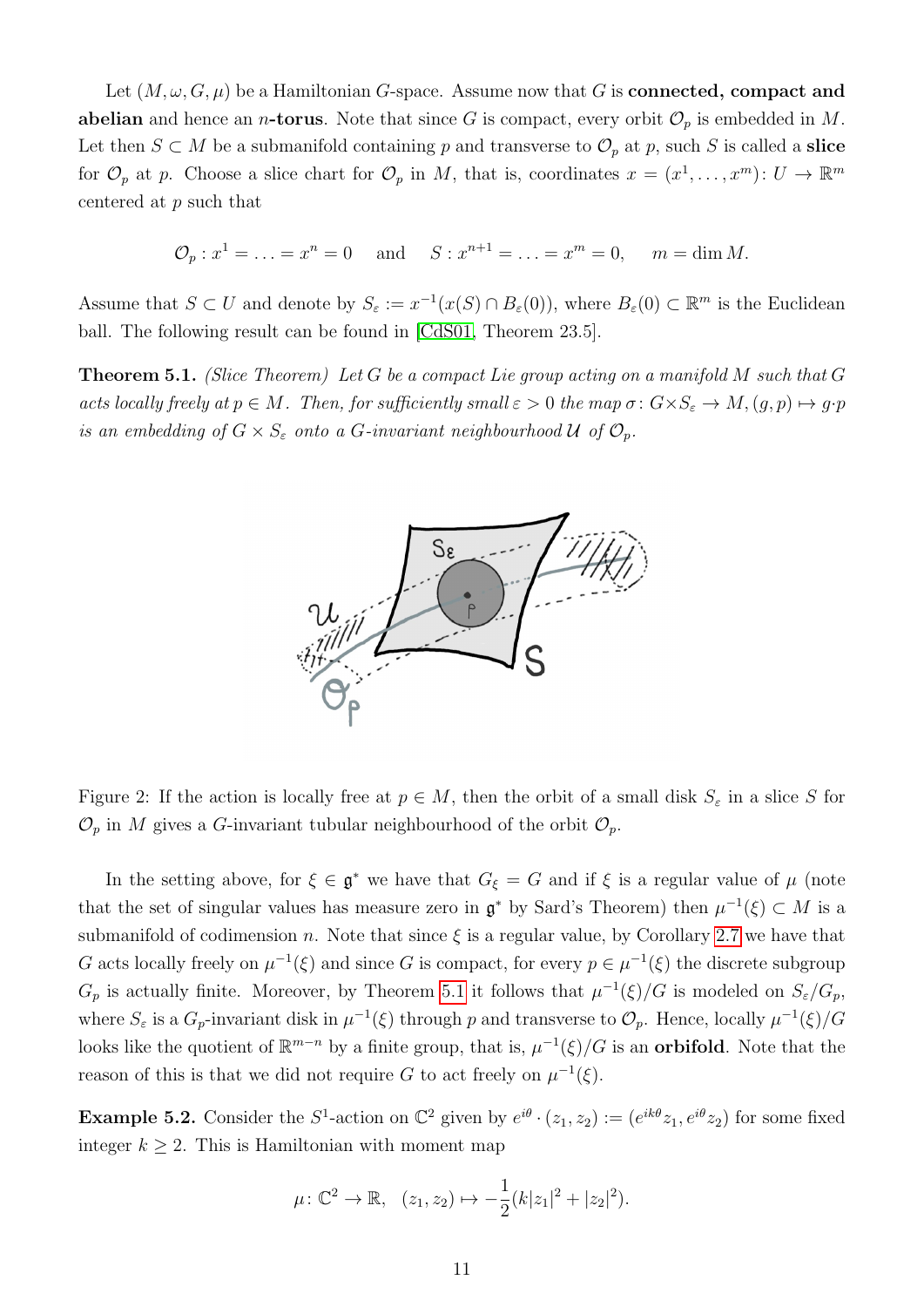Every  $\xi < 0$  is a regular value and  $\mu^{-1}(\xi)$  is a 3-dimensional ellipsoid. Then for  $z = (z_1, z_2) \in$  $\mu^{-1}(\xi)$  we have that

$$
S_z^1 = \begin{cases} \{1\} & \text{if } z_2 \neq 0\\ \{e^{\frac{2\pi i l}{k}} : 0 \le l \le k - 1\} \cong \mathbb{Z}_k & \text{if } z_2 = 0. \end{cases}
$$

The reduced space  $\mu^{-1}(\xi)/S^1$  is called a **teardrop orbifold** or **conehead**; it has one **cone** (also known as a **dunce cap**) singularity of type k (with cone angle  $\frac{2\pi}{k}$ ).

**Example 5.3.** Let  $S^1$  act on  $\mathbb{C}^2$  by  $e^{i\theta} \cdot (z_1, z_2) := (e^{ik\theta}z_1, e^{il\theta}z_2)$  for some integers  $k, l \geq 2$ . Suppose that k and l are relatively prime. Then for  $z = (z_1, z_2) \in \mu^{-1}(\xi)$  we have that

$$
S_z^1 = \begin{cases} \mathbb{Z}_k & \text{if } z_1 \neq 0 \\ \mathbb{Z}_l & \text{if } z_2 \neq 0 \\ \{1\} & \text{if } z_1, z_2 \neq 0. \end{cases}
$$

The quotient  $\mu^{-1}(\xi)/S^1$  is called a **football orbifold**. It has two cone singularities, one of type k and another of type l.

**Example 5.4.** More generally, the reduced spaces of  $S^1$  acting on  $\mathbb{C}^n$  by

$$
e^{i\theta} \cdot (z_1, \ldots, z_n) := (e^{ik_1\theta} z_1, \ldots, e^{ik_n\theta} z_n),
$$

are called weighted or twisted projective spaces.

#### 6 The Moduli Space of Flat Connections

We investigate an infinite dimensional example, namely the space  $A$  of connections on a principal bundle with compact or semisimple structure group  $G$ , over a closed oriented 2-dimensional Riemannian manifold M. It turns out, that  $A$  has a symplectic structure and a Hamiltonian space structure with respect to the group  $G$  of gauge transformations acting on  $A$  via pullback and whose moment map is given by the curvature. The corresponding symplectic reduction is then the moduli space  $\mathcal M$  of flat connections. The content of this section can be found in [\[CdS01,](#page-15-0) Chapter 25], [\[MS17,](#page-15-4) 5.3.18] and [\[AB83\]](#page-15-5).

Let  $\pi: P \to M$  be a principal G-bundle. For  $g \in G$ , we denote by  $L_g \in \text{Diff}(G)$  the left multiplication by g in G and by  $\tau_g \in \text{Diff}(P)$  the right action of G on P associated to the principal bundle structure, see [\[Mer20,](#page-15-1) Lecture 16] for an introduction to principal bundles. We denote by  $\Omega^k(P, \mathfrak{g}) := \Gamma(\bigwedge_{i=1}^k T^*P \otimes \mathfrak{g})$  the vector space of  $\mathfrak{g}\text{-valued }k\text{-forms on }P$ . By  $\Omega_G^k(P, \mathfrak{g})$  we denote the subspace of  $\Omega^k(P, \mathfrak{g})$  consisting of G-equivariant horizontal forms, where a form  $A \in \Omega^k(P, \mathfrak{g})$ is equivariant if  $\tau_g^* A = \text{Ad}_{g^{-1}} A$  for every  $g \in G$  and is **horizontal** if it vanishes whenever any of its variables is a vertical vector, i.e. an element of the vertical bundle  $VP := \text{ker } d\pi$ . Let  $\text{Ad}(P) := (P \times_{G \text{Ad}} \mathfrak{g}) \to M$  denote the associated vector bundle to  $\pi \colon P \to M$  generated by the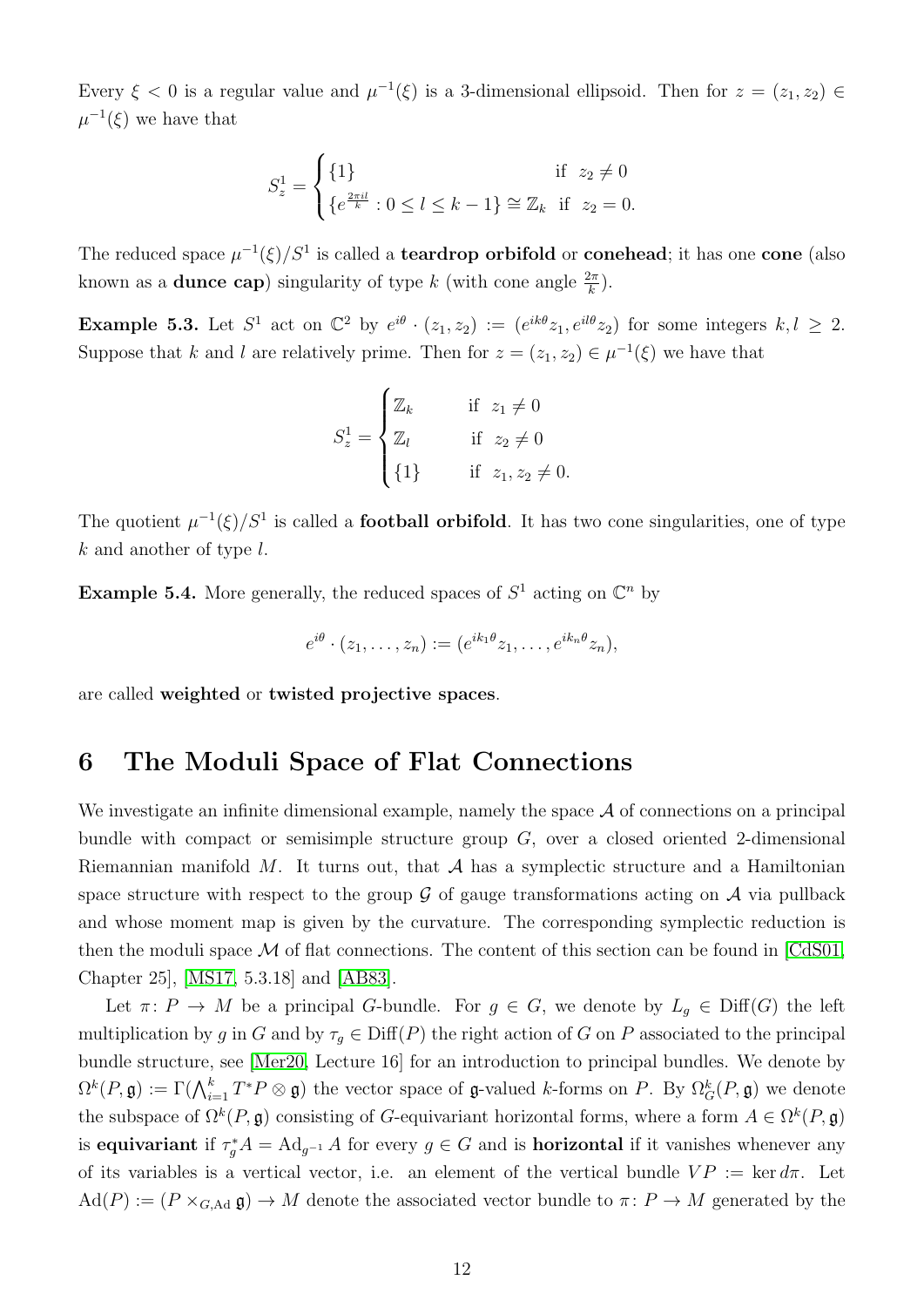representation Ad:  $G \to GL(\mathfrak{g})$ , see [\[Mer20,](#page-15-1) Lecture 18] for an introduction to associated bundles. There is a linear isomorphism  $\Omega_G^k(P, \mathfrak{g}) \cong \Omega^k(M, \text{Ad}(P)),$  see [\[Mer20,](#page-15-1) Theorem 39.3].

<span id="page-12-1"></span>**Definition 6.1.** A connection form A on  $\pi$ :  $P \to M$  is an element of  $\Omega^1(P, \mathfrak{g})$  with the following properties:

- $\forall g \in G : \tau_g^* A = \text{Ad}_{g^{-1}} A$  and
- $\forall X \in \mathfrak{g} : A(X^*) = X$ , where  $X^* \in \Gamma(T)$  denotes the fundamental vector field associated to X with respect to the action  $\tau$ .

Such a form defines a connection on P given by the distribution ker  $A \subset TP$ . We denote by A the space of connections defined on  $P$ . It is easy to see that this space is an affine space modelled on the linear space  $\Omega_G^1(P, \mathfrak{g})$ . Moreover, A can be turned into a Banach space by defining the Sobolev space of sections  $W^{k,p}(M, \text{Ad}(P))$  using higher order covariant derivatives, see [\[Weh04\]](#page-15-6).

**Definition 6.2.** A gauge transformation of  $P$  is a principal bundle isomorphism, i.e. a G-equivariant diffeomorphism  $\Phi: P \to P$  such that  $\pi \circ \Phi = \pi$ . We denote by G the space of gauge transformations of P. Note that  $\mathcal G$  forms a group together with the composition of functions. Moreover, G can be turned into a Banach manifold modelled on  $W^{k,p}(M, \text{Ad}(P))$ , see [\[Weh04\]](#page-15-6).

<span id="page-12-0"></span>Lemma 6.3. We have the following linear isomorphisms

$$
\mathcal{G} \cong \{f \colon P \to G \ \text{smooth} : f \circ \tau_g = c_{g^{-1}} \circ f \ \ \forall g \in G\} \cong \Gamma(P \times_{G,c} G),
$$

where  $c_q \in \text{Diff}(G)$  denotes the conjugation by  $g \in G$  and  $P \times_{G,c} G$  denotes the associated bundle to P with respect to the conjugation action on G. One can then show that

$$
\mathrm{Lie}(\mathcal{G}) \cong \Gamma(P \times_{G, \mathrm{Ad}} \mathfrak{g}) = \Omega^0(M, \mathrm{Ad}(P)) \cong \Omega^0_G(P, \mathfrak{g}).
$$

*Proof.* For what concerns G, the first isomorphism is easy by recalling that  $\tau$  acts freely on P and is fibre-preserving and the second isomorphism is proven analogously to [\[Mer20,](#page-15-1) Corollary 39.4].  $\Box$ 

**Proposition 6.4.** There is an action of G on C given by

$$
\mathcal{G} \times \mathcal{A} \to \mathcal{A}, \quad (\Phi, A) \mapsto \Phi^* A = dL_{f^{-1}} \circ df + Ad_{f^{-1}} A,
$$

where we identified  $\Phi \in \mathcal{G}$  with a  $(\tau, c)$ -equivariant function  $f: P \to G$  as in Lemma [6.3.](#page-12-0)

*Proof.* By the identification of Lemma [6.3](#page-12-0) we have that  $\Phi(p) = \tau_{f(p)}(p)$  for every  $p \in P$ . Then by the chain rule we have that  $d(\tau_f)(p) = d\tau^p(f(p)) \circ df_p + d\tau_{f(p)}$ . The claim follows then by  $(\tau, \text{Ad})$ -equivariance of A and by the fact that  $A(d\tau^p(f(p)) \circ df_p(Z)) = dL_{f(p)^{-1}}(f(p)) \circ df_p(Z)$  for every  $Z \in T_pP$  which can be deduced by the second condition in Definition [6.1.](#page-12-1)  $\Box$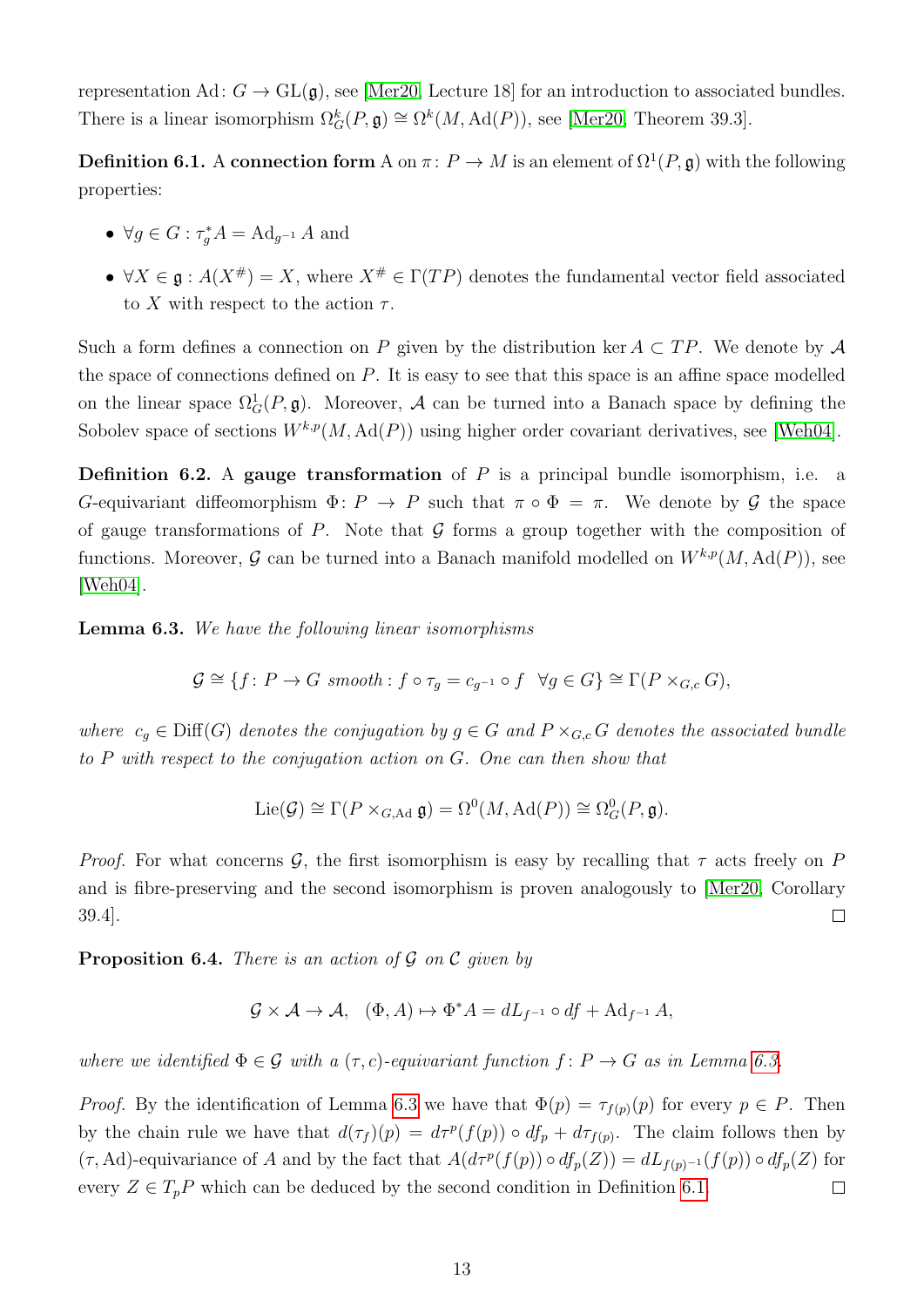**Definition 6.5.** Let  $\pi: P \to M$  be a principal G-bundle with connection A. The curvature form  $F_A \in \Omega^2(P, \mathfrak{g})$  of A is defined by

$$
F_A(X, Y) := -A([X^h, Y^h]) \quad \forall X, Y \in \Gamma(TP),
$$

where  $X^h \in \Gamma(TP)$  denotes the horizontal component of X with respect to the connection distribution ker A. We say that A is **flat** if  $F_A = 0$ , which is equivalent to ker A being an integrable distribution. The curvature form  $F_A$  belongs to  $\Omega_G^2(P, \mathfrak{g})$  and it satisfies

- $F_A = dA + \frac{1}{2}$ 2 (Cartan's Structure Equation) and
- $dF_A = [F_A, A]$  (Bianchi Identity)

see [\[Mer20,](#page-15-1) Theorem 41.6].

From now on, we assume that M is a **closed oriented 2-dimensional Riemannian** manifold and that G is compact or semisimple. In this setting, Atiyah and Bott [\[AB83\]](#page-15-5) noticed that  $\mathcal A$ is an infinite-dimensional symplectic manifold. This will require choosing an Ad-invariant inner product  $\langle \cdot, \cdot \rangle$  on g, which under these assumptions exists, either by averaging any inner product if G is compact, or by using the Killing form if G is semisimple. Since  $A$  is an affine space modeled on  $\Omega_G^1(P, \mathfrak{g})$ , its tangent space at a point A can be identified with  $\Omega_G^1(P, \mathfrak{g})$ . We can thus define a symplectic form  $\omega$  on  $\mathcal A$  by

$$
\omega\colon \Omega_G^1(P,\mathfrak{g})\times \Omega_G^1(P,\mathfrak{g})\to \mathbb{R},\quad \omega(a,b):=\int_M\langle a\wedge b\rangle,
$$

where for basis  $X_i$  of  $\mathfrak g$  we have that  $\langle a^i \otimes X_j \wedge b^j \otimes X_i \rangle := a^i \wedge b^j \langle X_i, X_j \rangle$  and then we make the identification  $\Omega_G^2(P, \mathfrak{g}) \cong \Omega_G^2(M, \text{Ad}(P))$ . The map  $\omega$  is non-degenerate, skew-symmetric, bilinear and constant in the sense that it does not depend on the base point A. Therefore, it has the right to be called a symplectic form on A, so the pair  $(A, \omega)$  is an infinite-dimensional symplectic manifold.

For  $\xi \in \text{Lie}(\mathcal{G}) \cong \Omega^0_G(P, \mathfrak{g})$  the infinitesimal action of  $\mathcal G$  on  $\mathcal A$  is given by the vector field

$$
\mathcal{A} \to T\mathcal{A} \cong \Omega_G^1(P, \mathfrak{g}), \quad A \mapsto -d\xi - [A, \xi].
$$

One can easily check that for each fixed  $\xi$  this is a Hamiltonian vector field with Hamiltonian function

$$
\mathcal{A} \to \mathbb{R}, \quad A \mapsto \int_M \langle F_A \wedge \xi \rangle.
$$

One can identify  $\Omega_G^2(P, \mathfrak{g})$  as the dual space of Lie( $\mathcal{G}$ )  $\cong \Omega_G^0(P, \mathfrak{g})$  via the pairing

$$
\Omega_G^0(P, \mathfrak{g}) \times \Omega_G^2(P, \mathfrak{g}) \to \mathbb{R}, \ \ \langle \xi, F \rangle := \int_M \langle \xi \wedge F \rangle.
$$

It follows that a moment map is given by the curvature

$$
\mu \colon \mathcal{A} \to \mathrm{Lie}(\mathcal{G})^* \cong \Omega^2_G(P, \mathfrak{g}), \quad A \to F_A = dA + \frac{1}{2}[A, A].
$$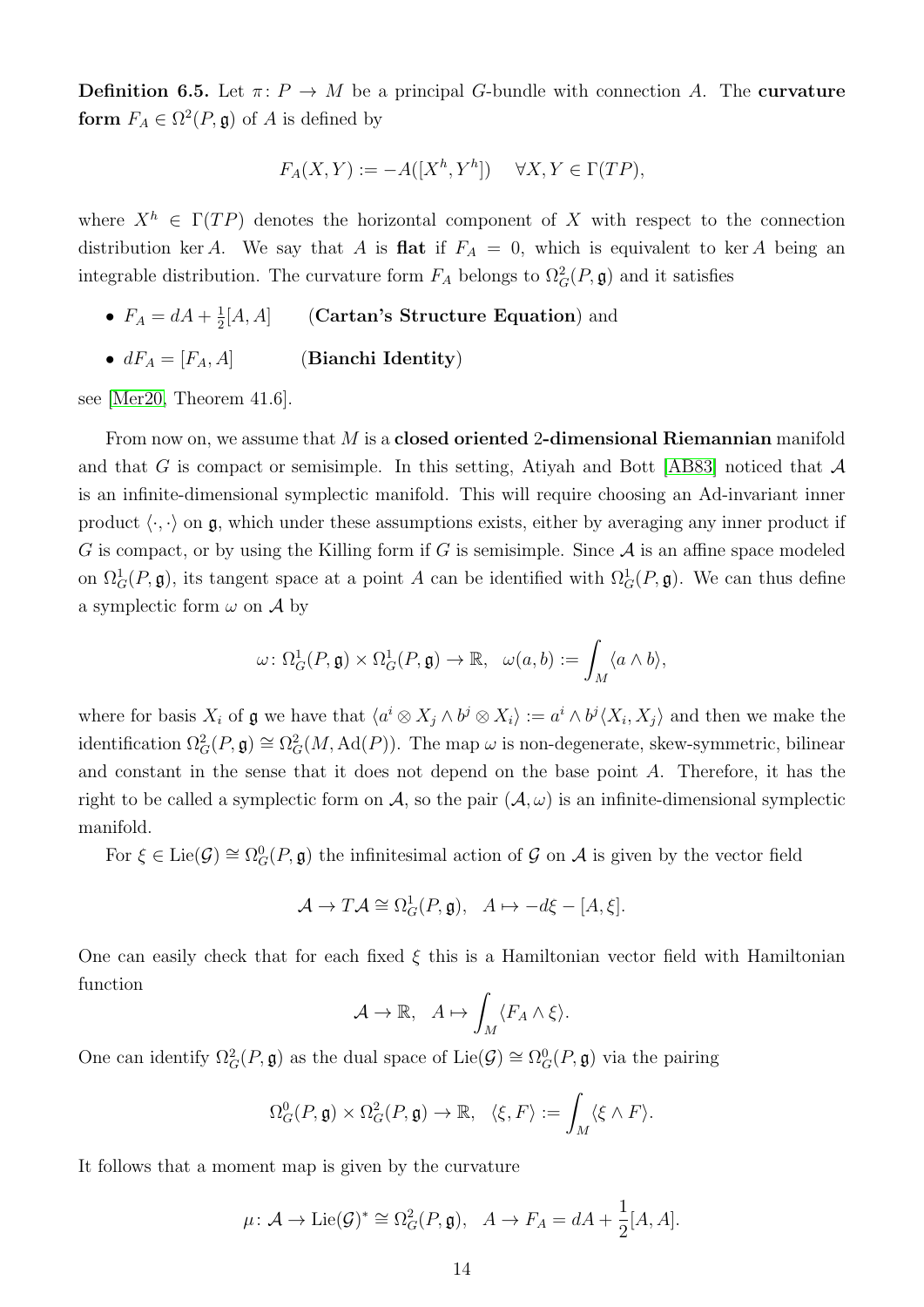Then the reduction of  $(A, \omega)$  at level zero  $\mathcal{M} := \mu^{-1}(0)/\mathcal{G}$  with respect to  $\mathcal{G}, \mu$  is the space of flat connections modulo gauge equivalence, known as the moduli space of flat connections. It turns out that  $M$  is a finite-dimensional symplectic orbifold. Moreover, if  $G$  is simply connected the quotient M can be identified with the space of conjugacy classes of representations  $\rho: \pi_1(\Sigma) \to G$ , see [\[MS17\]](#page-15-4).

There are other very interesting examples of symplectic reduction in infinite dimensional settings, such as the space of compatible almost complex structure with constant scalar curvature on a symplectic manifold, see [\[MS17,](#page-15-4) Example 5.3.19], and the space of Lagrangian embeddings in a symplectic manifold modulo volume preserving diffeomorphisms, see [\[MS17,](#page-15-4) Example 5.3.20].